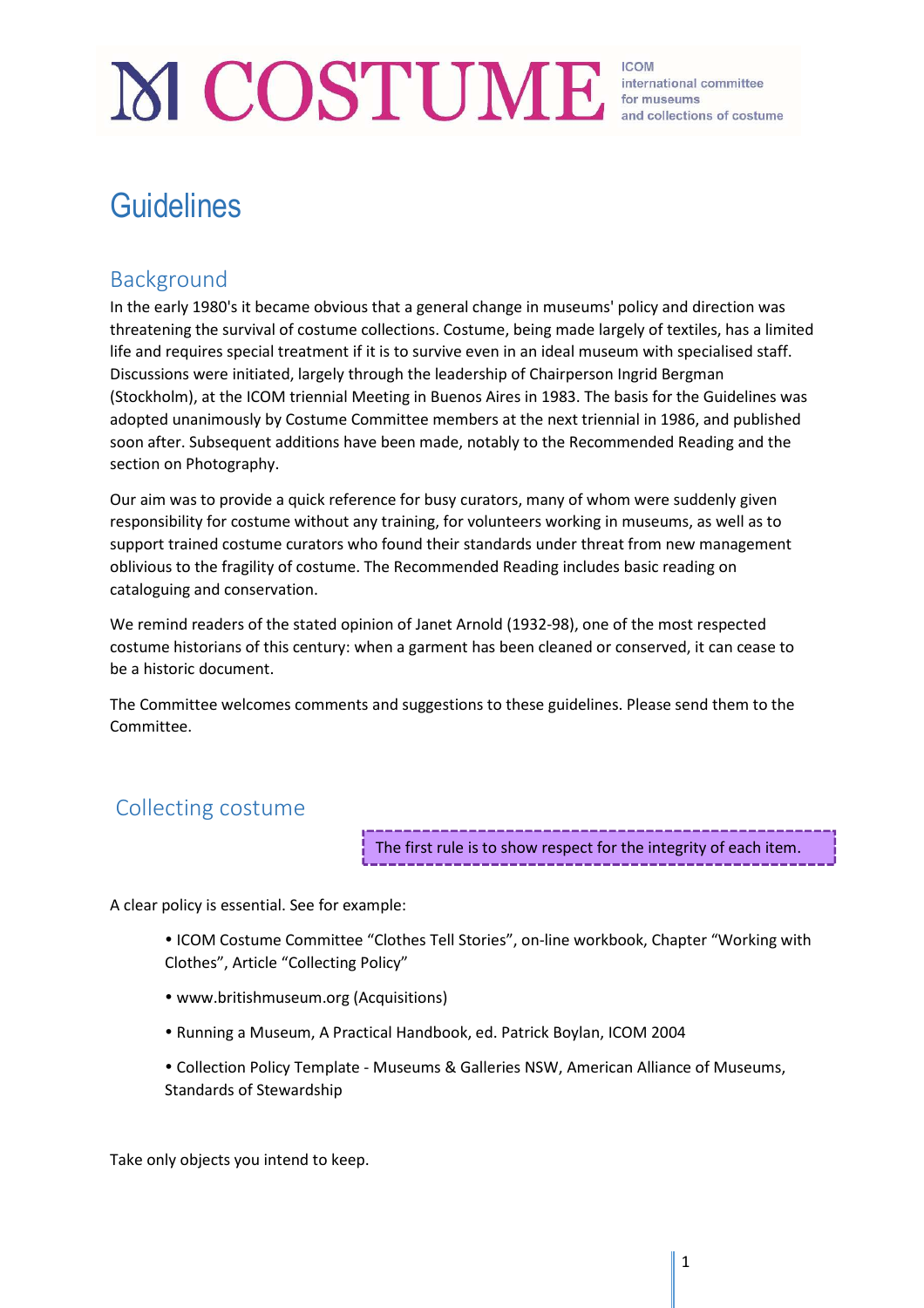Ask for as much information as possible (see also "Clothes Tell Stories" Chapter "Working with Clothes" Article "Documentation" and "Dress and Personal Narrative")

## Accessioning

No ballpoint pens!

Record as much information as time permits, using pencil when working with the object (ink from ballpoint pens cannot be removed without damaging historical textiles; (see also "Clothes Tell Stories" Chapter "Working with Clothes" Article "Documentation" and "Marking and Labeling Costume")

Each object must bear its permanent accession number.

Record all the information given.

#### Details:

Record all the information given, and evaluate it, and ask for the following:

 Name and address of donor, lender or seller - relationship to original wearer - designer/maker, whether amateur or professional - photographs or other illustrations showing the object in use - date when acquired - purchase place and price - present day value - purpose of making - history and circumstance of wearing/care/repairs/secondary use

 If the history is unknown, the date of the object must be estimated and recorded by a qualified person (the century is not sufficient).

• Sign and date information recorded.

Number each object with its permanent accession number.

## Care

Handle as little as possible.

 Keep new pieces separate from the collection, and immediately on receipt, inspect for pests (and treat), and remove superficial dust.

 Handle as little as possible (see also "Clothes Tell Stories" Chapter Working with Clothes" Article "Handling Clothes")

Objects intended for preservation must not be worn.

Immediately on receipt, before integrating with the collections, the object must be inspected for pests and mould, and if necessary, treated by mechanical means, such as brushing or vacuumcleaning under screening, or if seriously contaminated, by fumigation in consultation with a conservator.

No washing by anyone but a trained conservator.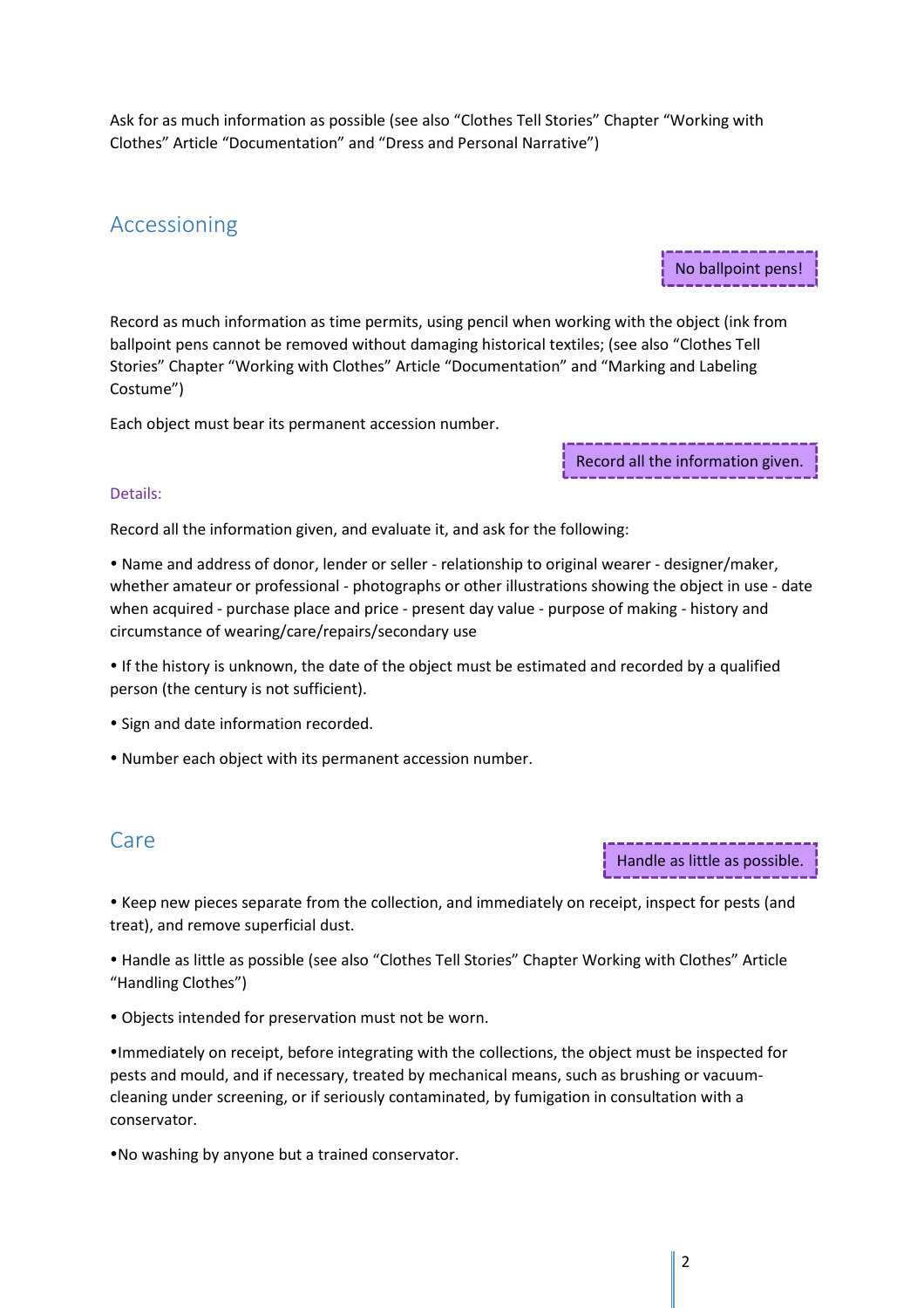Vulnerable items made from fur, feathers, hair or wool should be kept in isolation for several months before integration.

 Wear clean cotton gloves, don't use hand cream or perfume and no jewelry which might catch in loose threads. Gloves protect cataloguers as well as objects.

Avoid folding. If unavoidable, use acid-free tissue paper to cushion the folds.

 Transport only under dust covers, using buffered trays or trolleys. Dustcovers should be made from well washed unbleached, or partly bleached calico.

- No smoking, eating or drinking in any room containing objects.
- No flower vases near working areas.

## Handling

(see also "Clothes Tell Stories" Chapter "Working with Clothes" Article "Handling Clothes")

Costume requires trained personnel for handling (as opposed to many other types of museum objects). Handling should be done only by a curator/departmental technician so trained.

Costumes and accessories should be handled, mounted, positioned, and secured only by trained curators/departmental technicians.

Costumes and accessories should be carried and handled in storage trays (see also "Clothes Tell Stories" Chapter "Displaying Clothes" Article "Exhibition Technique - Transportation").

## **Storage**

Good housekeeping is essential.

- Storage area should be kept very clean.
- The environmental conditions should be as near ideal as possible:

Temperature / relative humidity:

For textiles 18°C - RH 50-55 %

For leather 18 C - RH 50 %

- Maintain minimum variation.
- Light area only when working on objects.

#### Details:

Windows should be blacked out.

 Fluorescent light should have ultraviolet screens. Each section should have its own switch, so that only the working areas need be lit at any one time.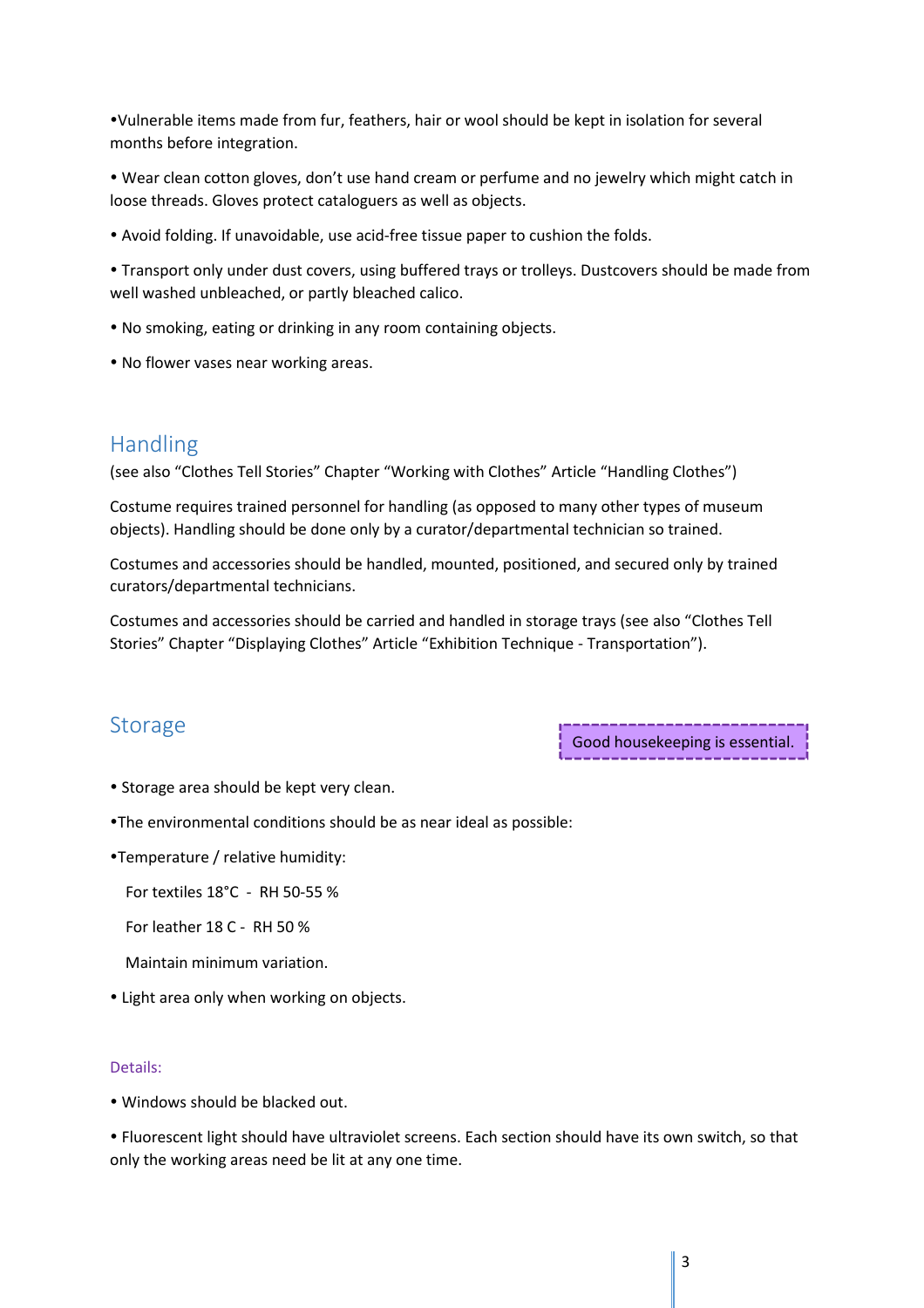The environment should fluctuate as little as possible. Cool conditions about 18° C with relative humidity between 50 and 55 % are currently recommended. Leather prefers a low humidity of 45 to 50 %, and should be kept separately, as should fur, feathers and woollen objects, because of their deleterious effect on other textiles. No natural fabric is inert. Each type reacts to, and is influenced by its environment in a different way.

 Good housekeeping is essential, with regular, thorough vacuum-cleaning into all corners and under all shelving, as a precaution against pests. Use of chemicals to prevent pests, including moths, has been known to cause irreversible damage to all textiles, fibres and dyestuffs, and could lead to the development of resistant strains of insects.

 Flat storage on padded surfaces is preferable to hanging, though hanging costs less and takes less space. Stress must be minimised, using individually padded hangers and white cotton tapes to take the weight of heavy skirts. Strained materials will tear and develop creases and distortions.

- Ensure sufficient space to allow air circulation around objects.
- Storage furniture and boxes should be raised off the floor to avoid damage in case of flood.
- Only fluorocarbon fire extinguishers should be provided for use in costume and textile areas.

## Conservation

Wrong treatment may destroy an object forever.

- Prevention is better than cure.
- Wrong treatment will destroy an object forever.
- Conservation should be done by professional specialists, in consultation with the curator.
- If in doubt, leave it alone.

#### Details:

 All aspects of preventive conservation should be thoroughly understood by curatorial staff, as this is the most effective form of conservation. (see also "Clothes Tell Stories" Chapter "Displaying Clothes" Article "Exhibition Technique – Preventive Conservation").

- Historic textiles should never be left crumpled, or with uncushioned folds.
- Tables used for conservation should be padded under a washable dustcover.
- Conservation involving washing or cleaning fluids and stitching should be done by a conservator, in consultation with the curator.
- If no conservator is available, cleaning, other than vacuum-cleaning, should be avoided, and repair kept to a minimum. The wrong treatment may destroy an object. If in doubt, leave it alone.

 All treatment should be recorded on catalogue card or in your database with the appropriate name and date, signed and dated.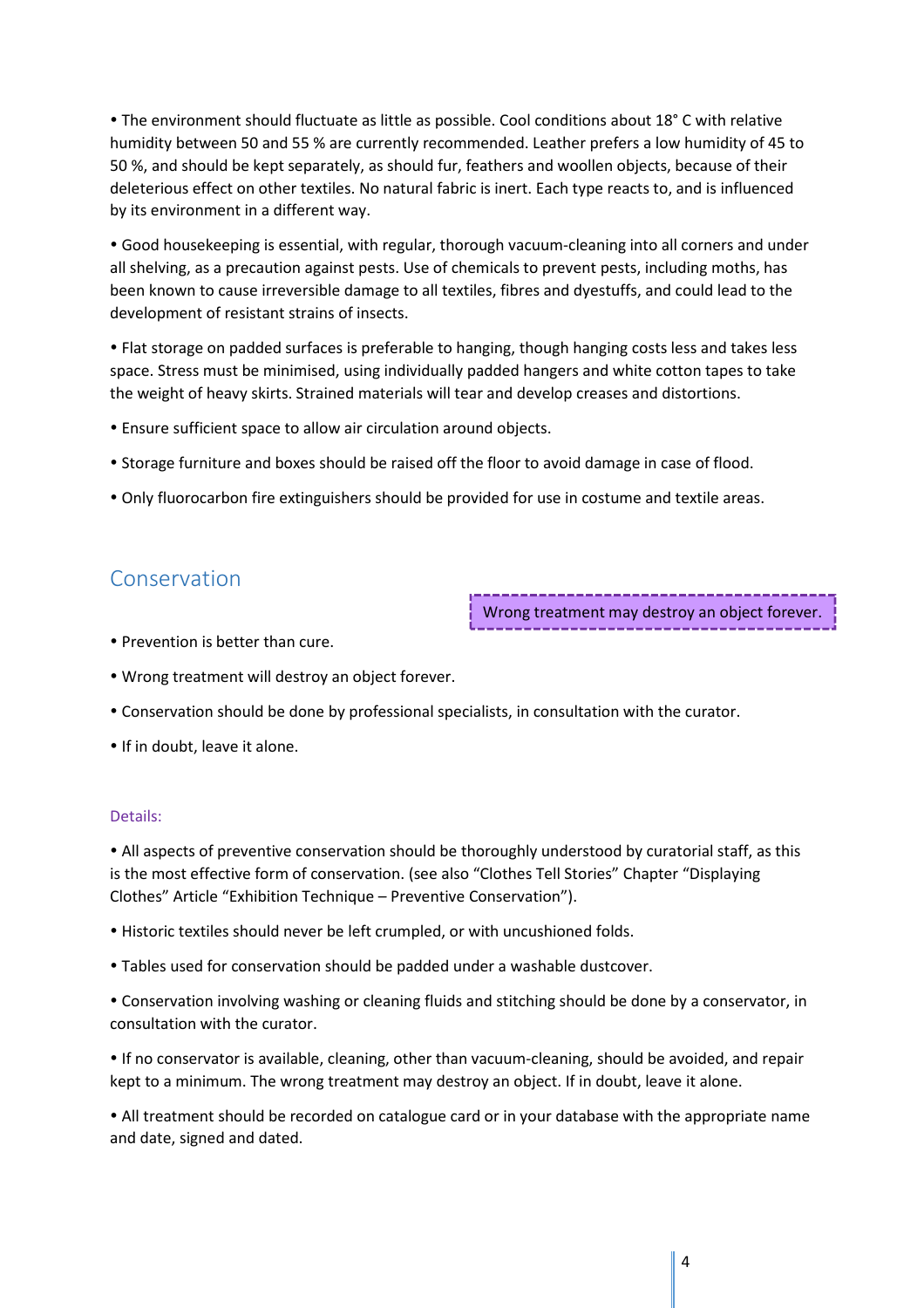## Display and out-loans

Keep light levels low.

- No object should be on display indefinitely.
- Costume should be displayed in recommended light of 50 lux maximum.
- Temperature and humidity: For textiles 18°C RH 50-55 %; For leather 18 C RH 50 %
- Costume should be kept in an enclosed, ventilated environment.

#### Details:

No object should be on permanent display.

 Make sure that display materials (paint, fabrics, mounting materials) are safe and compatible with the objects (see also "Clothes Tell Stories" Chapter "Displaying Clothes" Article "Exhibition Technique - Planning").

 Lighting should be kept to a minimum. There is no safe level, but 50 lux is currently recommended for displays (see also "Clothes Tell Stories" Chapter "Displaying Clothes" Article "Exhibition Technique - Planning").

 There should be no light outside exhibition hours from any source, including daylight from which ultra-violet rays have been excluded. Lights must be outside cases to reduce heat from lamps. Flattering lighting is better than cosmetic conservation (see also "Clothes Tell Stories" Chapter "Displaying Clothes" Article "Exhibition Technique - Planning").

 Glass cases reduce the risk of vandalism, and show that the museum takes its responsibility seriously.

 Open displays are discouraged, because of the fluctuating conditions generated by visitors, who generate high humidity, varying temperatures and dust. Proximity to the objects causes security problems, because people will touch, breathe and move about. The environment should be the same as in storage, with cases kept at a steady 18°C, with a relative humidity of 50-55% (see also "Clothes Tell Stories" Chapter "Displaying Clothes" Article "Exhibition Technique - Planning").

 Dust that collects on costume exhibited in the open may be difficult or impossible to remove, requiring cleaning procedures that are dangerous for the costume.

 To ensure that display methods do not cause stress to the objects or holes from pins, all exhibitions should be in consultation between curator, conservator and display designer.

- No aerosol types of cleaning and polishing materials should be used.
- To avoid static electricity, glass should only be wiped, and never polished with a dry cloth.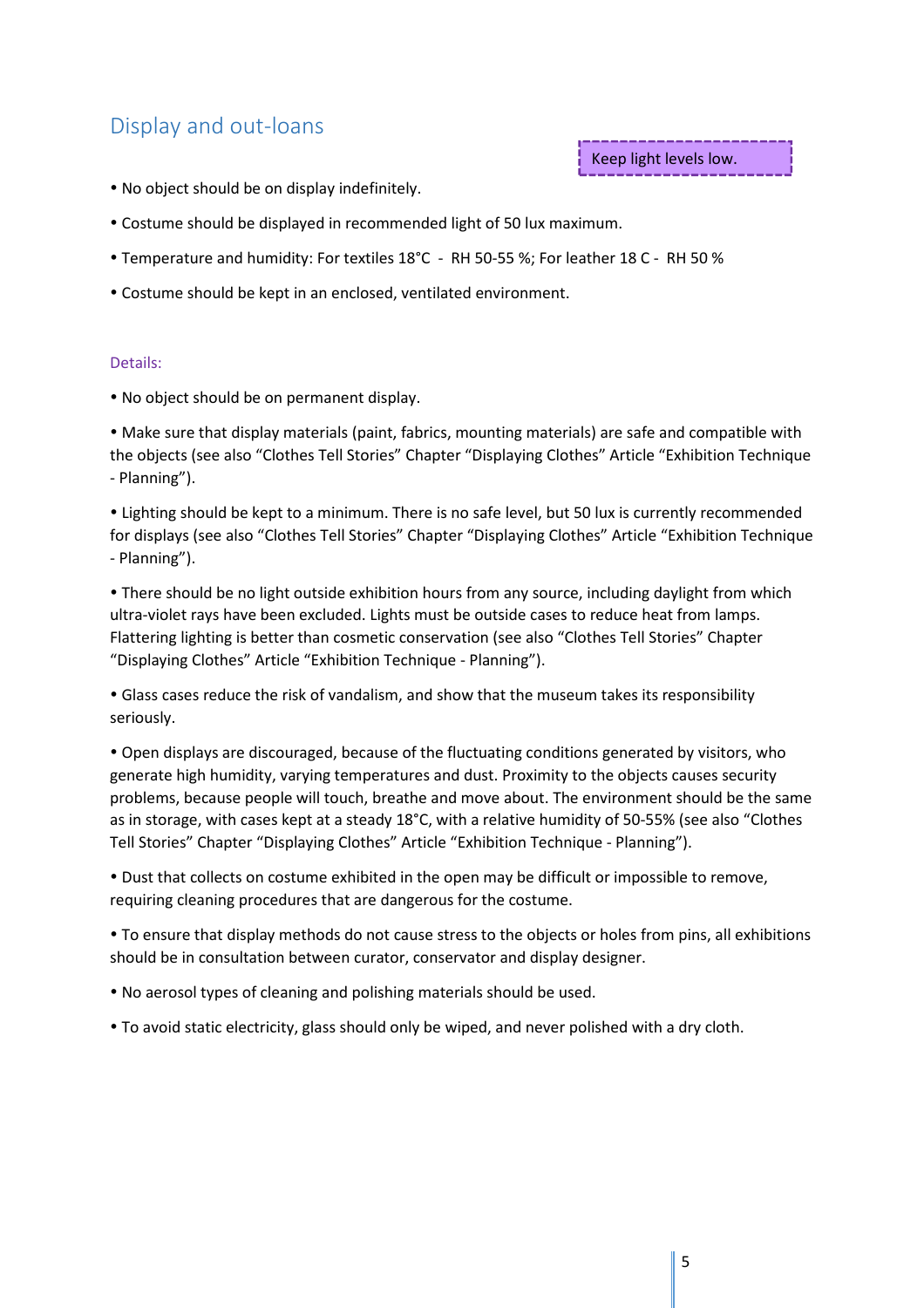## Future considerations

 New research methods continue to be developed which may reveal significant information for the first time, provided that no evidence has been removed by zealous cleaning or excessive display demands.

 For ethical and scientific reasons, the watchword should therefore be: NO interference with objects accepted into a museum collection. Interference reduces their value as historic documents.

 However, the interest awakened through eye-catching displays and blockbuster exhibitions may determine the future safekeeping of costume collections, whether supported by taxes or private means. Compromises are inevitable.

 Constant co-operation between curators, exhibition designers, conservators and scientists is the most necessary ingredient in promoting the best conditions for making a costume collection available to the public.

## Photography

- Good quality photographs reduce the need for handling and examining objects.
- Decide in advance exactly what the picture should show.
- Keep photo lamps turned off except when measuring light level and taking the picture.
- Adjust lighting by moving lamps and not the costumes.
- Keep account of exposure to strong lights and reduce exhibition time accordingly.
- Monitor heat and humidity during photography to comply with recommended levels.

#### Details:

 Documentation of historic textiles and costume can reduce the amount of handling and exhibition necessary for sharing the historical, cultural, and technical aspects of historical costume.

 Curators and/or conservators should inform outside photographers of the Museum's guidelines and of the special lighting restrictions on costume.

 TV and film crews are recommended to use UV-filtered HMI lamps for costume; the conservator or curator shall determine whether or not they are to be used.

 To ensure compliance with Museum standards, a person designated by the curatorial and/or conservation department concerned should be present when costume is photographed by an outside photographer.

 Photography, pattern-taking, drawings, and written descriptions are all good methods of documentation. Photography is often done by professionals with more or less experience in museum work; costume curators and conservators must be able to communicate the proper procedures and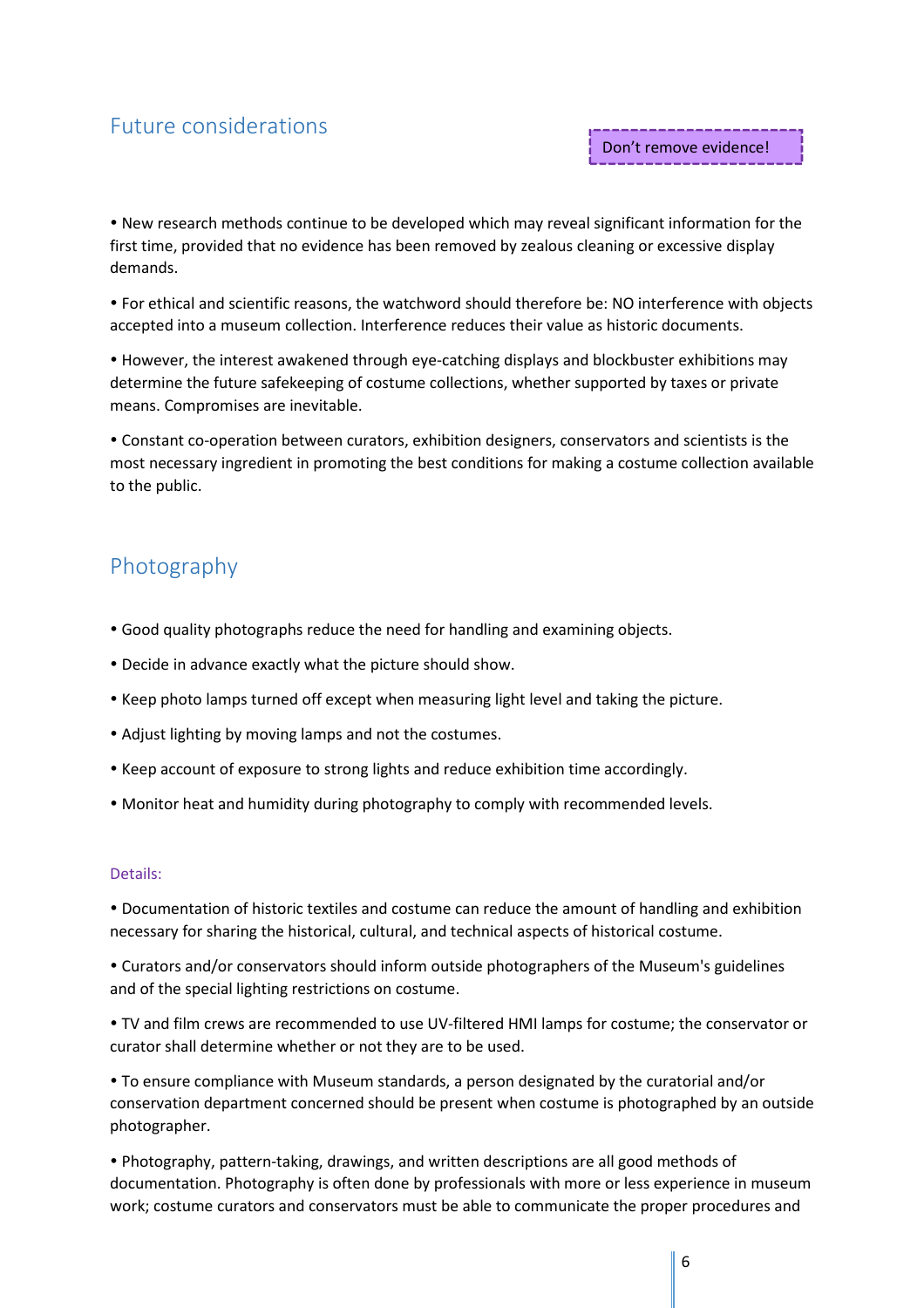the desired end result. Historic costume should rather be well-photographed once than be subjected to repeated sessions of handling and lighting.

 Textiles suffer irreparable damage from light, both visible and ultraviolet wavelengths, as well as mechanical damage caused by repeated heating and cooling (and subsequent drops in relative humidity) that occurs under strong lights. Damage from light and heat is cumulative; costume which has previously been exposed to strong lighting should be displayed less.

 Lights should be turned off or dimmed whenever possible, and maximum lighting should be limited to light measurements and the actual exposure, for example three minutes at a time. The costume can be kept covered with a lightfast drape during most of the set-up time.

 Lights should be kept at a safe distance, far enough away to prevent more than a 5° F temperature increase on the surface of the object. Monitor temperature and relative humidity regularly during a photography session; textiles kept at an optimal RH about 50% are less prone to permanent - and irreversible - damaging of fibres.

 Photo lamps should be provided with UV- and IR-absorbing filters, which may require some colour compensation on the camera. The safest lighting for photographing textiles is considered to be electronic flash (strobe), as tungsten and quartz lamps have very high levels of infrared light (causing heat); the high levels of UV and IR in flash lighting are of such short duration that they are not as harmful, while providing greater colour accuracy and image sharpness. Particular care must be taken during TV and film work, which exposes objects to prolonged and intense lighting.

Wear clean cotton gloves when handling costume.

 To avoid unnecessary retakes and handling, orders for special photography should be accompanied by specific instructions as to angle, lighting, background, details required, and so on. It is usually best that the person responsible for the order be present during the photography.

 Keep accurate records of all photography of the object, so that existing photos can be used, avoiding repeated photography.

 Before positioning an object, secure the surface upon which it is to rest as well as the background material.

Whenever possible, move the camera and not the object to attain the proper angle and focus.

Never adjust the camera lens or lights directly over the object.

## Recommended reading

ICOM Code of Professional Ethics. See website of the ICOM Costume Committee.

 Anne Buck: Vocabulary of basic terms for cataloguing costume. In Waffen- und Kostümkunde 2, Munich, Berlin, 1982, pp 119-151; Cataloguing Costume, Museums Journal, December 1976, pp. 109- 110. See also the website of ICOM Costume Committee for a link to the digital version on Collections Trust (www.collectionstrust.org.uk).

 Care and conservation of costume and textiles, PDF (http://www.icon.org.uk/images/stories/costume.pdf)